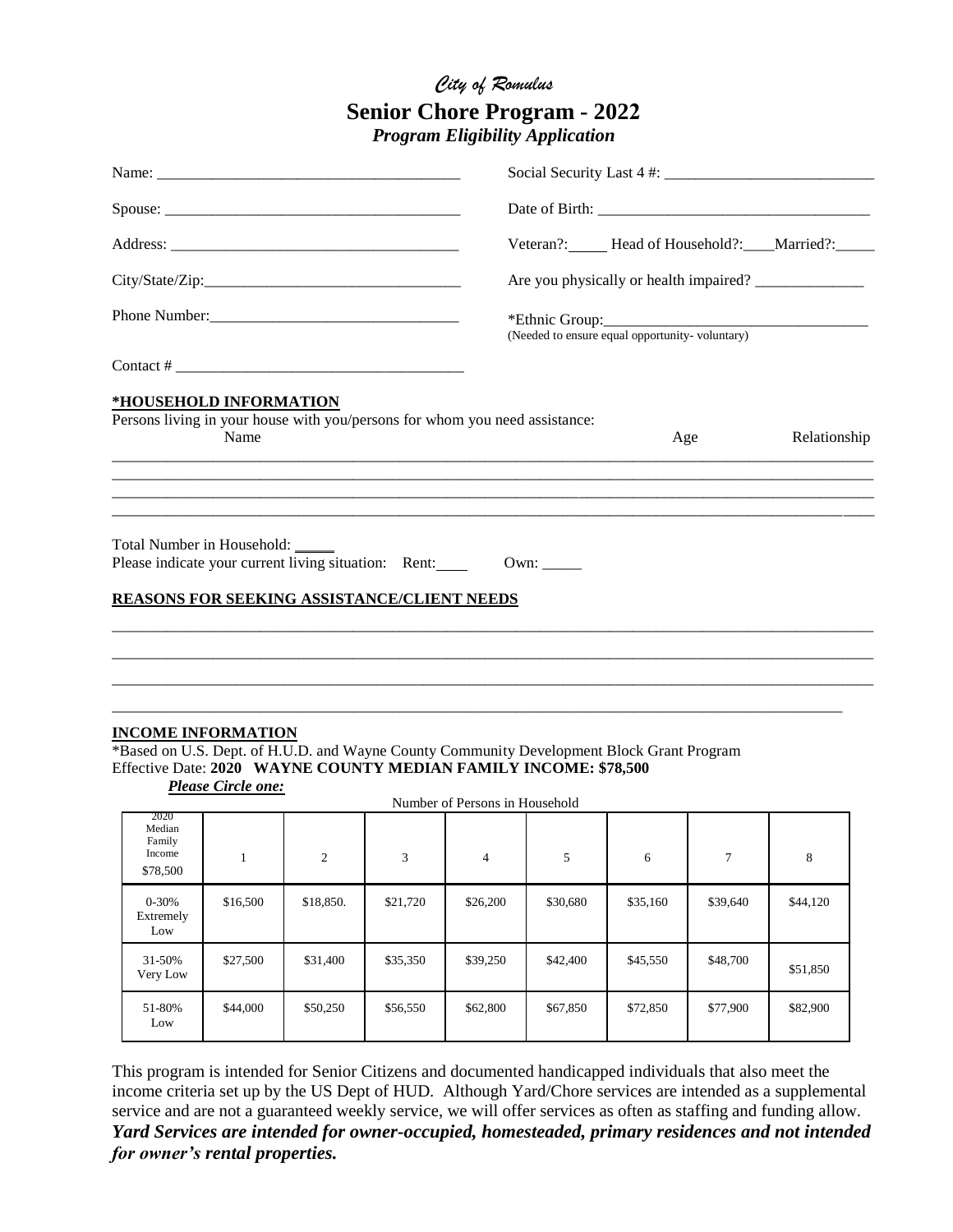## \*Modeled after the Wayne County Housing Rehabilitation Application. **Household Income Worksheet**

*Please enter all regular monthly income, for EVERY person over the age of 18 living in the house, in the appropriate columns below. Documentation may be requested at a later date to verify the information provided.*

| <b>Anticipated Income</b>                                                         |                       |                          |                       |                             |                |  |
|-----------------------------------------------------------------------------------|-----------------------|--------------------------|-----------------------|-----------------------------|----------------|--|
| Family                                                                            | <b>Monthly</b>        | <b>Monthly</b>           | <b>Monthly Public</b> | <b>Other Monthly Income</b> |                |  |
| <b>Members</b>                                                                    | <b>Wages/Salaries</b> | <b>Benefits/Pensions</b> | <b>Assistance</b>     | Amount                      | <b>Specify</b> |  |
| Applicant                                                                         |                       |                          |                       |                             |                |  |
| Spouse                                                                            |                       |                          |                       |                             |                |  |
| Person 1                                                                          |                       |                          |                       |                             |                |  |
| Person 2                                                                          |                       |                          |                       |                             |                |  |
| Person 3                                                                          |                       |                          |                       |                             |                |  |
| Person 4                                                                          |                       |                          |                       |                             |                |  |
| <b>Monthly Totals</b><br>d.<br>b.<br>а.<br>c.                                     |                       |                          |                       |                             |                |  |
| Total Monthly Anticipated Income (add a, b, c, and d and enter the result in e.") | е.                    |                          |                       |                             |                |  |
| Total Annual Anticipated Income (multiply e by 12 and enter result in f)          |                       |                          |                       | f.                          |                |  |

*Please enter information about all assets, not including your house, in the table below.*

| <b>Asset Income</b>                                                 |                                                                         |                                                                              |                                                                          |  |  |
|---------------------------------------------------------------------|-------------------------------------------------------------------------|------------------------------------------------------------------------------|--------------------------------------------------------------------------|--|--|
| <b>Family Member</b>                                                | <b>Asset Description</b>                                                | <b>Current Cash Value of</b><br>Asset (if asset does not<br>generate income) | <b>Actual Annual Income</b><br>from Asset (if asset<br>generates income) |  |  |
|                                                                     |                                                                         |                                                                              |                                                                          |  |  |
|                                                                     |                                                                         |                                                                              |                                                                          |  |  |
|                                                                     |                                                                         |                                                                              |                                                                          |  |  |
|                                                                     |                                                                         |                                                                              |                                                                          |  |  |
| Net Cash Value of Assets (add all numbers in the<br>column above g) |                                                                         | g.                                                                           |                                                                          |  |  |
|                                                                     | If g is more than \$5,000, multiply g by $0.02$ and enter               | h.                                                                           |                                                                          |  |  |
| the result in h otherwise leave h blank                             |                                                                         |                                                                              |                                                                          |  |  |
|                                                                     | Total Actual Income from Assets (add all numbers in the column above i) |                                                                              |                                                                          |  |  |

| <b>Total Annual Income</b>                |  |  |  |  |  |
|-------------------------------------------|--|--|--|--|--|
| Total Anticipated Annual Income from f    |  |  |  |  |  |
| Total Expected Asset Income from <b>h</b> |  |  |  |  |  |
| Total Actual Income from Assets from i    |  |  |  |  |  |
| Total Annual Income (add f, h, and i)     |  |  |  |  |  |

Please indicate employment information for applicable persons below

|                  | <b>Employer</b> | <b>Contact Name</b> | <b>Address</b> | <b>Telephone</b> |
|------------------|-----------------|---------------------|----------------|------------------|
| <b>Applicant</b> |                 |                     |                |                  |
| <b>Spouse</b>    |                 |                     |                |                  |
| Person 1         |                 |                     |                |                  |
| Person 2         |                 |                     |                |                  |
| Person 3         |                 |                     |                |                  |
| Person 4         |                 |                     |                |                  |